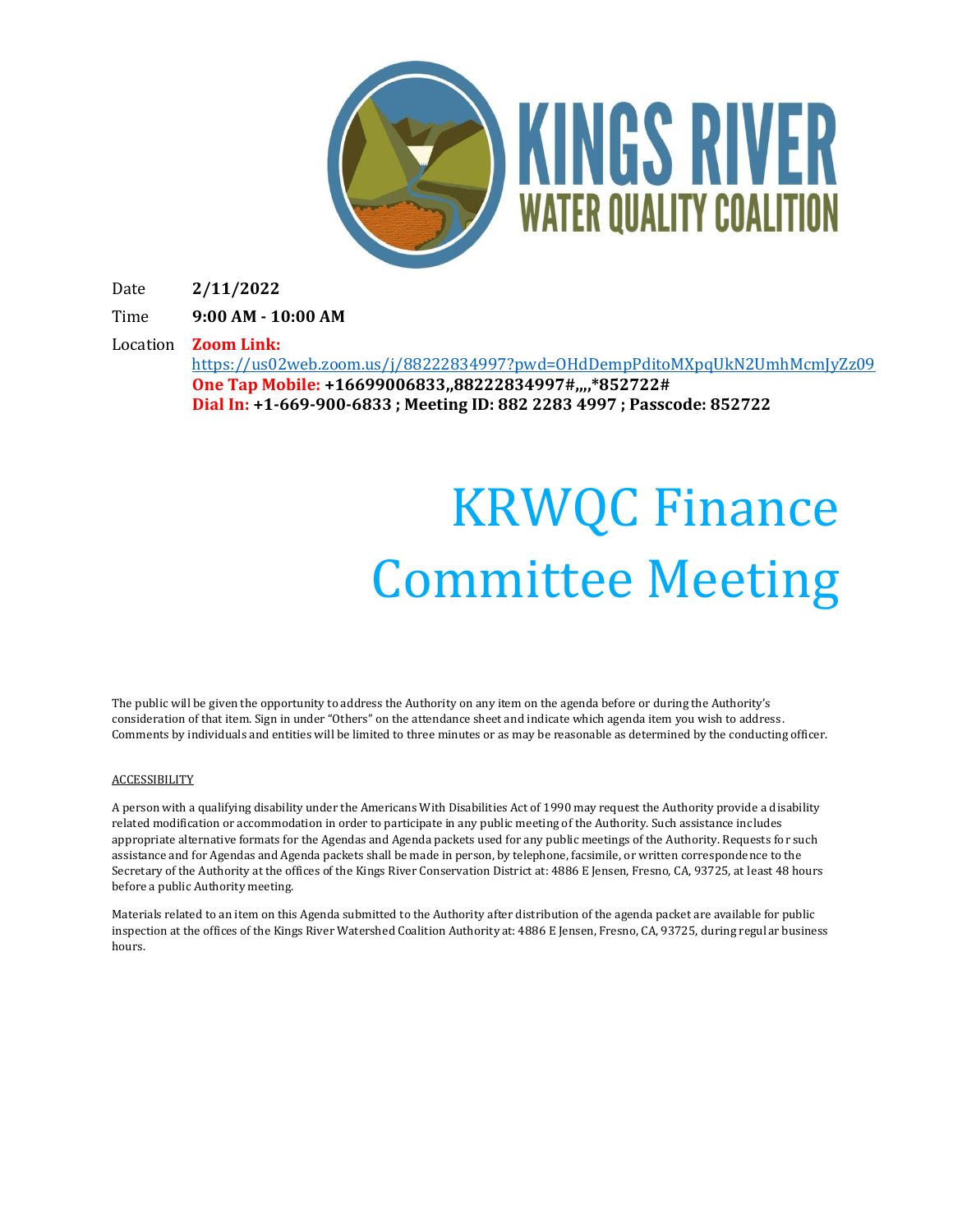## **Agenda - 11 February 2022**

| $\mathbf{1}$ | <b>CONVENE</b>                                                                                                                                                                                                                                             |  |
|--------------|------------------------------------------------------------------------------------------------------------------------------------------------------------------------------------------------------------------------------------------------------------|--|
|              | The meeting will be called to order and a quorum established.                                                                                                                                                                                              |  |
| $\mathbf{2}$ | <b>Teleconference KRWQC Finance Committee Meetings</b>                                                                                                                                                                                                     |  |
|              | The Committee may decide to take action to meet via<br>teleconference/webconference and to continue teleconference/webconference<br>meetings as provided for in Government Code Section 54953(e) as amended by AB<br>361 (2021), finding either/both that: |  |
|              | 1.<br>A declared state of emergency exists and the state of emergency continues<br>to directly impact the ability of the members to meet safely in person,<br>and/or                                                                                       |  |
|              | State or Local officials continue to impose or recommend measures to<br>2.<br>promote social distancing.                                                                                                                                                   |  |
|              | If the Committee does not take this action, their next meeting will be in-person.                                                                                                                                                                          |  |
| 3            | <b>Additions to or Deletions from the Agenda</b>                                                                                                                                                                                                           |  |
|              | Matters may be added to the agenda only as permitted by the Brown Act. Matters<br>may be deleted from the agenda for any reason.                                                                                                                           |  |
| 4            | <b>Public Presentation</b>                                                                                                                                                                                                                                 |  |
|              | Presentations by the Public on matters under the jurisdiction of the Committee,<br>whether on the agenda or not, limited to a timeframe set by the Committee Chair.                                                                                        |  |
| 5            | <b>Approval of Minutes</b>                                                                                                                                                                                                                                 |  |
|              | The Committee will consider approving the May 27, 2021 Finance Committee<br>Meeting minutes.                                                                                                                                                               |  |
|              |                                                                                                                                                                                                                                                            |  |

**6 Staff Updates**